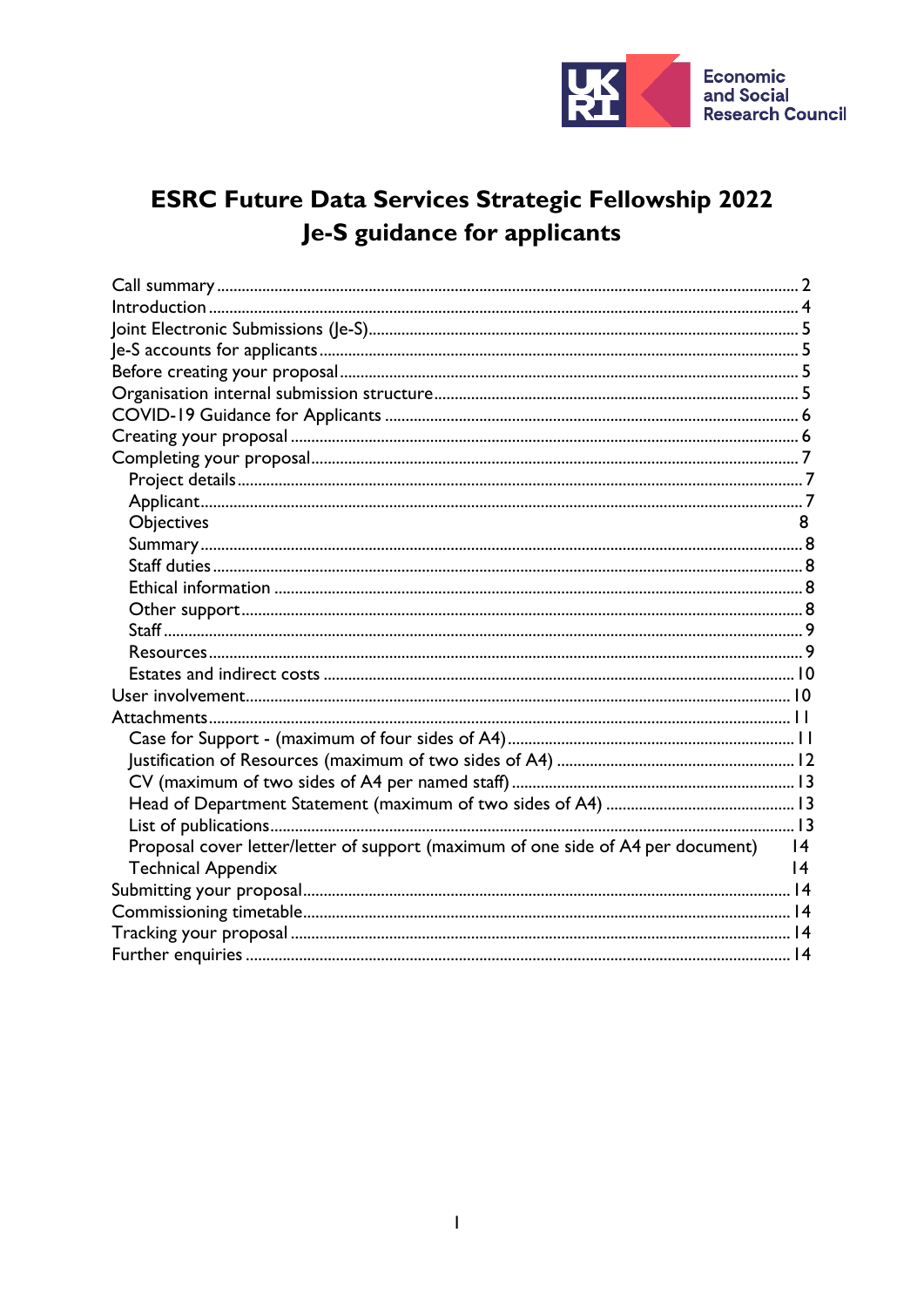## <span id="page-1-0"></span>**Call summary**

**Call type:** Research Fellowship

**Closing date:** 16:00 on 08 March 2022

## **Funding available:**

ESRC Contribution £120,000 80% Full Economic Cost (fEC) £150,000 100% fEC

**How to apply:** Proposals are invited via Je-S attracting the standard 80% fEC funding model

### **Special requirements:**

### **All applicants are required to attach the following as a mandatory document:**

A Head of Department Statement (see page 13 for further details). The statement should:

- if the applicant is not currently hosted at the RO, confirm that the applicant would be accepted into the department for the purpose of undertaking the proposed programme of work.
- explain how the proposed programme of work would fit in with the department's wider research programme.

**Please note that there are restrictions on eligible costs for this call** (see pages 9 and 10 for further details).

## **To support ESRC with undertaking its strategic review of future data services infrastructure the Strategic Fellow will:**

- Provide intellectual support for the FDS programme.
- Identify and lead engagement and evidence gathering activities.
- Support solutions development and an options appraisal as part of the development of the strategic review of future investment in data services infrastructure
- Work with existing ESRC and UKRI advisory groups to help support the business case for investment in a new range of data services beyond 2024.
- Contribute to the scoping of commissioning activities.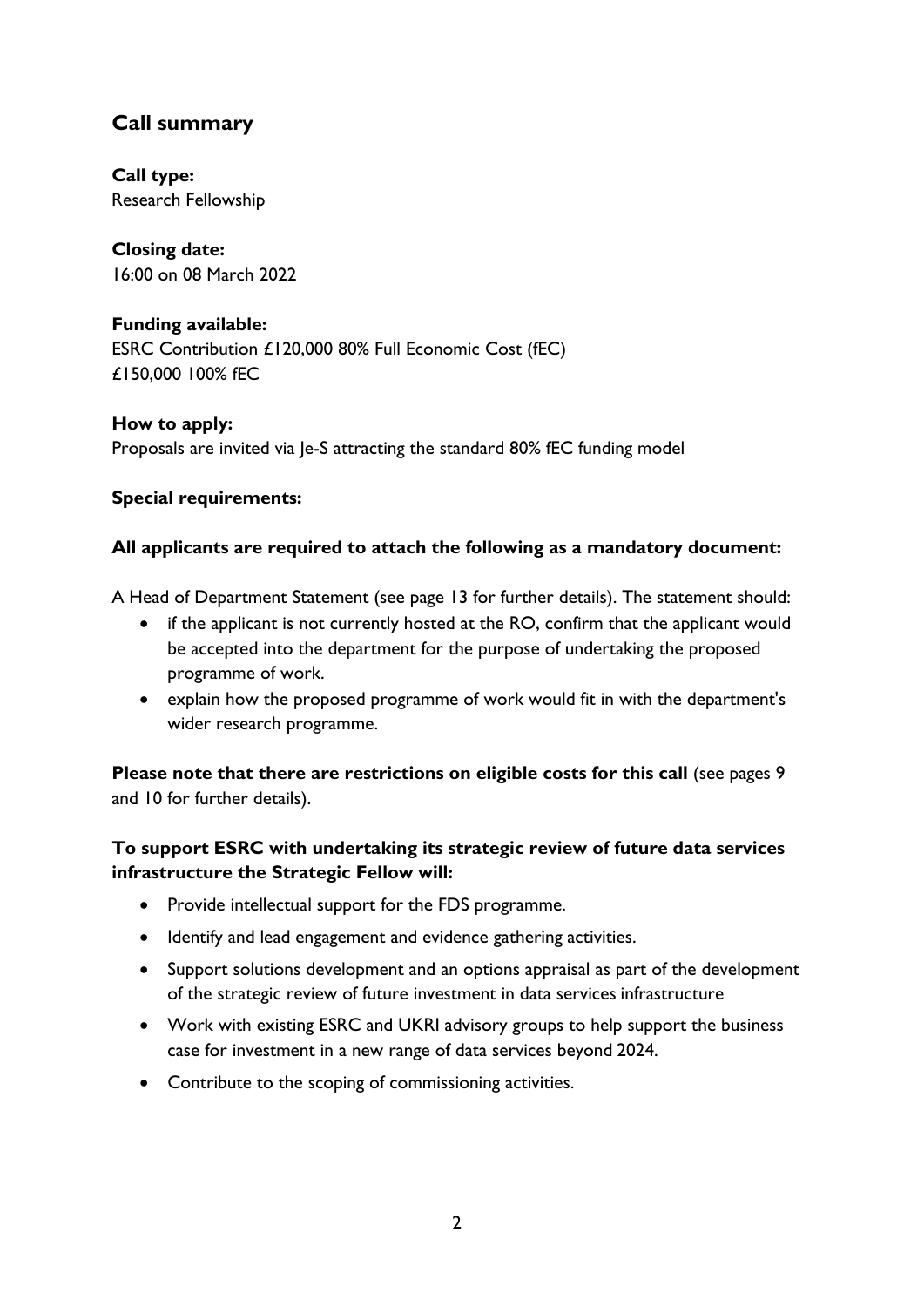### **Management and Governance**

Within two months of commencing the grant, the Strategic Fellow will be required to agree with ESRC a timetable for activities and outputs to be delivered throughout the grant. These would include for example:

- A detailed stakeholder map and engagement plan for the Future Data Services programme
- A plan for formulating options about how ESRC could invest in data services infrastructure in the future, and how each will be assessed

The Strategic Fellow will be required to work closely with the [Future Data Services Senior](https://www.ukri.org/opportunity/future-data-services-senior-strategic-fellowship-2022/) **[Strategic Fellow, t](https://www.ukri.org/opportunity/future-data-services-senior-strategic-fellowship-2022/)he ESRC Deputy Director of Data Strategy and Infrastructure and ESRC** Head of Data Services who retain overall responsibility for the governance of the Future Data Services strategic review programme. The Strategic Fellow will also be expected to work closely with other members of the ESRC Data and Infrastructure team.

The Head of Data Services and the ESRC Deputy Director of Data Strategy will work with the Strategic Fellow to agree objectives, and the Head of Data Services will be responsible for working with the Strategic Fellow to monitor progress to achieve these.

The Strategic Fellow will be accountable to an ESRC Director and will be expected to meet and provide an update on activities on a quarterly basis. In addition, the Strategic Fellow will be required to attend ESRC / UKRI advisory or governance groups as required.

As the Future Data Services programme will also overlap with the DigitalFootprints initiative, the Strategic Fellow will also be expected to work with **DigitalFootprints Senior [Strategic Fellow.](https://www.ukri.org/opportunity/digitalfootprints-senior-strategic-fellowship-2022/)** 

#### **Assessment process:**

Assessment will have two stages. All applications will be assessed and shortlisted by a panel of staff and academics. A shortlist of applicants will be invited to attend an interview with staff and academics.

Interviews are expected to take place in **week commencing 04 April 2022** via an online communications platform. Once the call closes, all applicants will be informed of the final interview date.

#### **Key commissioning dates:**

- Applicant and RO webinar w/c 07 February 2022
- Deadline for proposals 08 March 2022
- Shortlisting panel w/c 14 March 2022
- Interviews w/c 04 April 2022
- Funding decision April 2022
- Strategic Fellow role commences– May 2022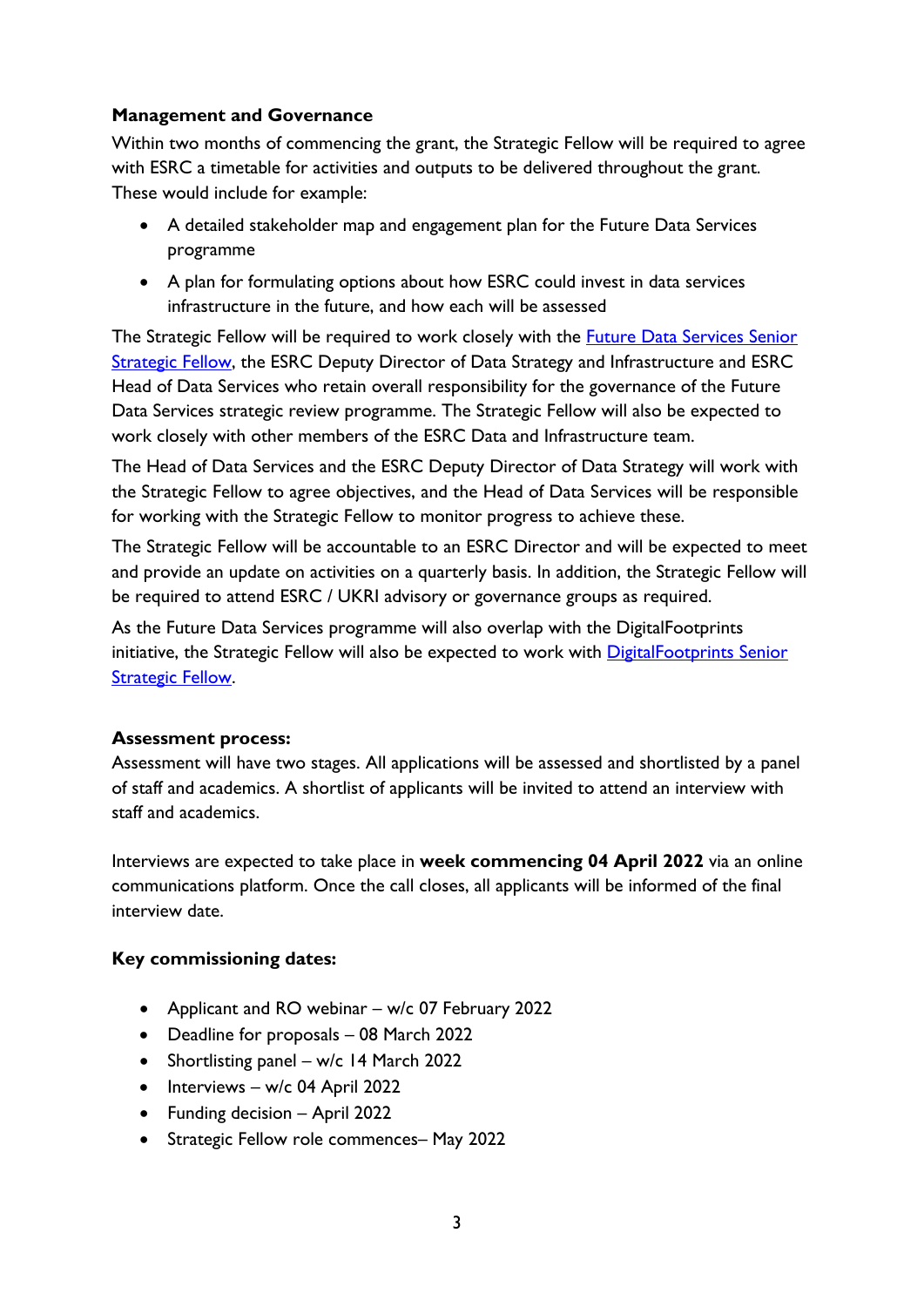#### **Contacts:**

• Kristina Mussgnug Barrett/Molly Williams/Layla Adams Email: [fds.df.fellowships@esrc.ukri.org](mailto:fds.df.fellowships@esrc.ukri.org)

**Please read the [full funding finder specification](https://www.ukri.org/opportunity/future-data-services-strategic-fellowship-2022/) for guidance before submitting your proposal.**

## <span id="page-3-0"></span>**Introduction**

This guidance is created to assist applicants to this scheme in the completion of their proposal. It is specific to this scheme and should be used in conjunction with the following information:

- [ESRC Research Funding](https://esrc.ukri.org/funding/guidance-for-applicants/research-funding-guide/) Guide
- ESRC guidance on ['How to write a good research grant](https://esrc.ukri.org/funding/guidance-for-applicants/how-to-write-a-good-research-grant-proposal/) proposal'
- **Je-S help text** is available in every page of your Je-S form, simply click on the question mark against any section (or on the word 'Help' in the top right hand corner of each page)

**Je-S helpdesk** (for all Je-S system enquiries)

If you experience difficulties using Je-S, please contact the Je-S help desk: [JeSHelp@je-s.ukri.org](mailto:JeSHelp@je-s.ukri.org) For all phone enquiries Tel: 01793 444164

**Office Operating Hours** Monday to Thursday 8.30am - 5.00pm UK Time **and** Fridays 8.30am - 4.30 pm UK time (Excluding Bank Holidays and Other Holidays)

When reporting problems by email or telephone, please give your name, organisation and user ID, the date and time, what part of the form or system you were working on, and the nature of the problem.

### **Scheme-specific [guidance](https://www.ukri.org/opportunity/future-data-services-strategic-fellowship-2022/)**

For further information contact:

• Kristina Mussgnug Barrett/Molly Williams/Layla Adams Email: [fds.df.fellowships@esrc.ukri.org](mailto:fds.df.fellowships@esrc.ukri.org)

**Important**: Where information and guidance issued in this document differs from the general guidance offered in these sources, you should adhere to the guidance in this document.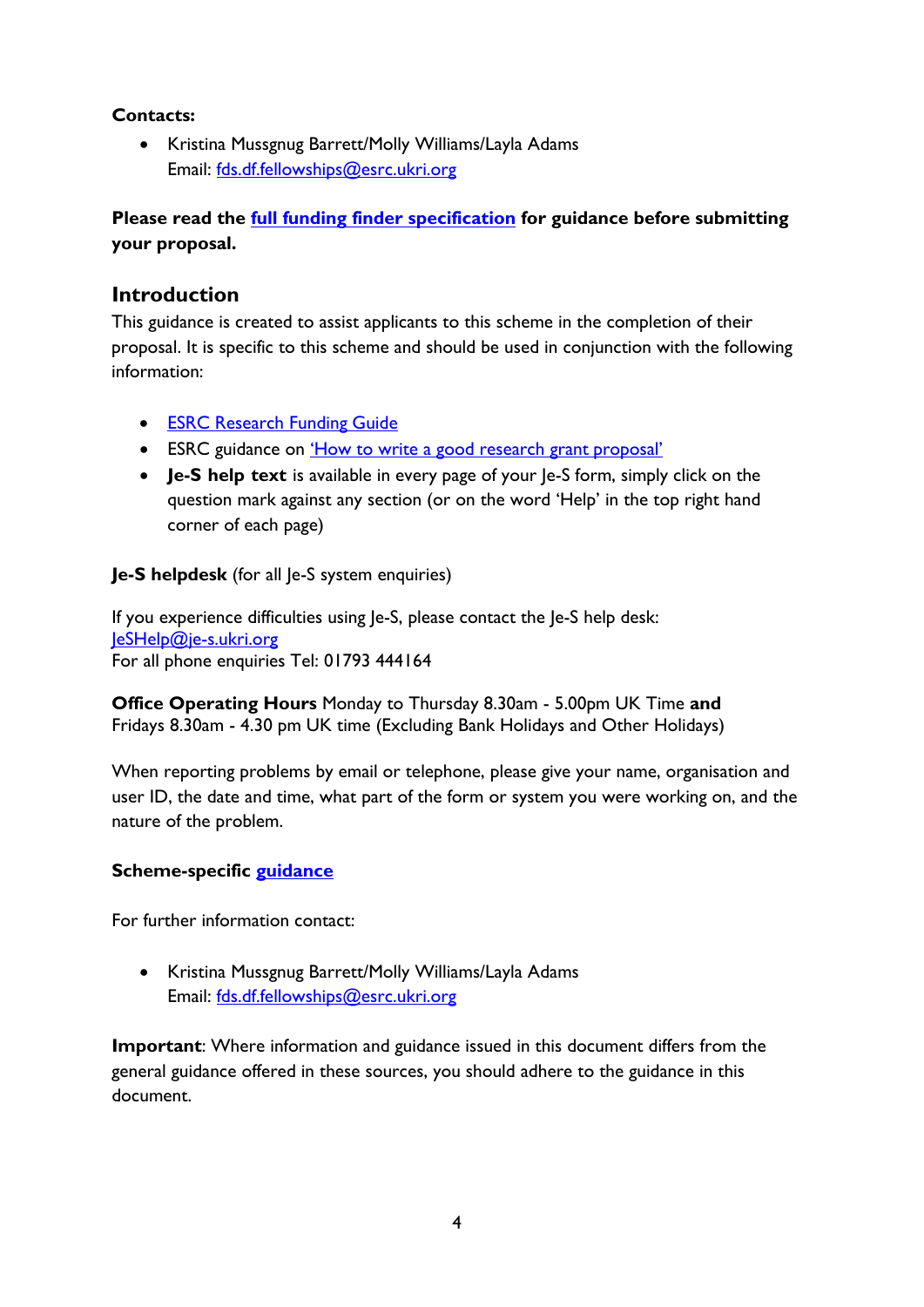## <span id="page-4-0"></span>**Joint Electronic Submissions (Je-S)**

All proposals under this call must be completed and submitted through the Joint Electronic Submissions (Je-S) system. To be able to do this the organisation must be registered for Je-S, and the applicants must hold Je-S accounts.

UK higher education institutions and some other independent UK research organisations (including Public Sector Research Establishments) are already **recognised institutions** on Je-S. A list of these organisations is available via [https://www.ukri.org/funding/how-to](https://www.ukri.org/funding/how-to-apply/eligibility/)[apply/eligibility/](https://www.ukri.org/funding/how-to-apply/eligibility/)

## <span id="page-4-1"></span>**Je-S accounts for applicants**

All applicants must have created a fellowship 'applicant' Je-S account (if you already have a Je-S account you can contact the Je-S Helpdesk to ask them to upgrade it to a fellowship account). Please refer to the  $|e-S \rangle$  helptext. if setting up a new account.

## <span id="page-4-2"></span>**Before creating your proposal**

Fellowship proposals may **only** be made on UKRI's Joint Electronic Submission (Je-S) forms.

Please note that the **deadline for research organisation submission of proposals is 16:00 on 08 March 2022***.* You should **allow sufficient time for completion of the research organisation submission process checks/authorisation.**

Your proposal will actually be sent to Je-S/ESRC from the submitter pool at your research organisation. **There is a further layer of administration between your submission of the proposal and the proposal being submitted to the ESRC, via Je-S**. The research organisation's submission route usually includes both an approver (i.e., head of department) and submitter pool (i.e., central finance office), and the ESRC cannot accept responsibility for any delay which may occur as a consequence. We strongly advise applicants to secure confirmation from their relevant administrator that the proposal has been successfully submitted to the Je-S team (see also 'Tracking your proposal').

## <span id="page-4-3"></span>**Organisation internal submission structure**

It is recommended that applicants forward their proposal to the organisation submitter pool in good time before the call deadline to allow a sufficient period for the approval and final submission process. The proposal must be 'submitted' through the Je-S System to ESRC by the institution's nominated contacts. Once the applicant completes and submits the proposal, notification is then sent to their organisation's 'submitter' to action. The 'submitter' is the person in that organisation authorised to approve the proposal and do the final stage of submission.

The applicant will receive an email confirming that the proposal has been submitted to the Submitter Pool - this means the proposal is still with the organisation but is **not** yet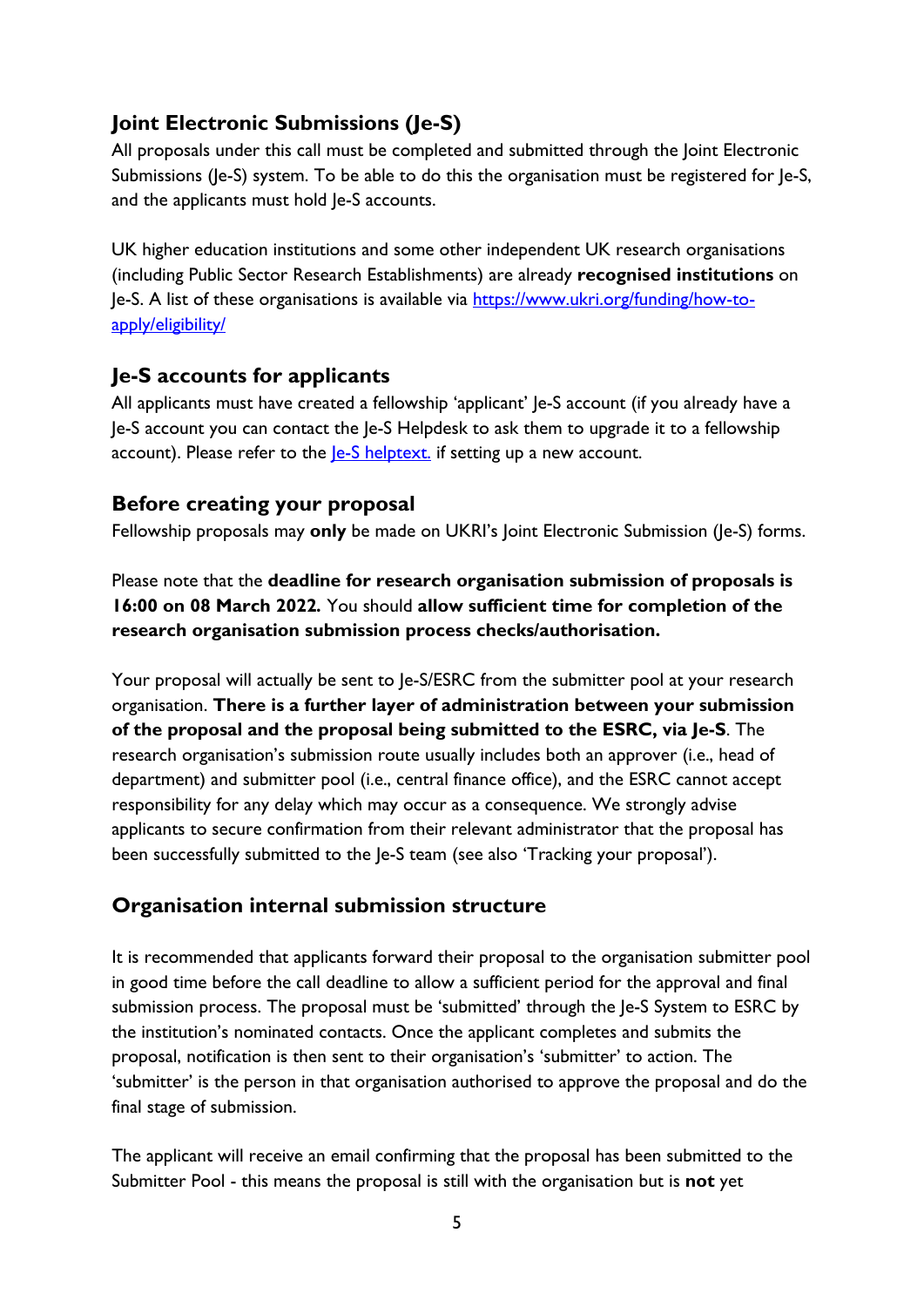submitted to the research council. The final submission process is the responsibility of the host institution, and we cannot accept responsibility for any delay which may occur at this stage. We strongly advise applicants to check that they receive an email confirmation from the Je-S System confirming that the proposal has been submitted to UKRI.

Use of your personal information – UK Research and Innovation capture and process personal information in line with current data protection legislation; General Data Protection Regulation (GDPR) and any amendments by the UK Data Protection Bill and/or relevant acts of parliament.

## <span id="page-5-0"></span>**COVID-19 Guidance for Applicants**

## **Accounting for the unknown impacts of COVID-19**

UKRI acknowledges that it is a challenge for applicants to determine the future impacts of COVID-19 while the pandemic continues to evolve. Applications should be based on the information available at the point of submission and, if applicable, the known application specific impacts of COVID-19 should be accounted for. Where known impacts have occurred, these should be highlighted in the application, including the assumptions/information at the point of submission. There is no need to include contingency plans for the potential impacts of COVID-19. Requests for travel both domestically and internationally can be included in accordance with the relevant scheme guidelines, noting the above advice.

(Reviewers will receive instructions to assume that changes that arise from the COVID-19 pandemic, post-submission, will be resolved and complications related to COVID-19 should not affect their scores. Where an application is successful, any changes in circumstances that affect the proposal will be managed as a post-award issue.)

## <span id="page-5-1"></span>**Creating your proposal**

To create your proposal:

- 1. Log in to Je-S at <https://je-s.rcuk.ac.uk/JeS2WebLoginSite/Login.aspx>
- 2. From the Home screen, select Documents, then select 'New Document'
- 3. On the Add new document screen, select 'Call search' (highlighted at top of screen). When prompted type in the call title (**Future Data Services: Strategic Fellowship (2022)**) and select from the list created. The remaining three selection fields will be automatically populated.
- 4. Select the 'Create Document' button.

Please note that **it is the applicant's responsibility to ensure that the proposal document is created and submitted against the correct call** (and consequently correct scheme). We will **not accept** proposals for processing that are not submitted using the above call route.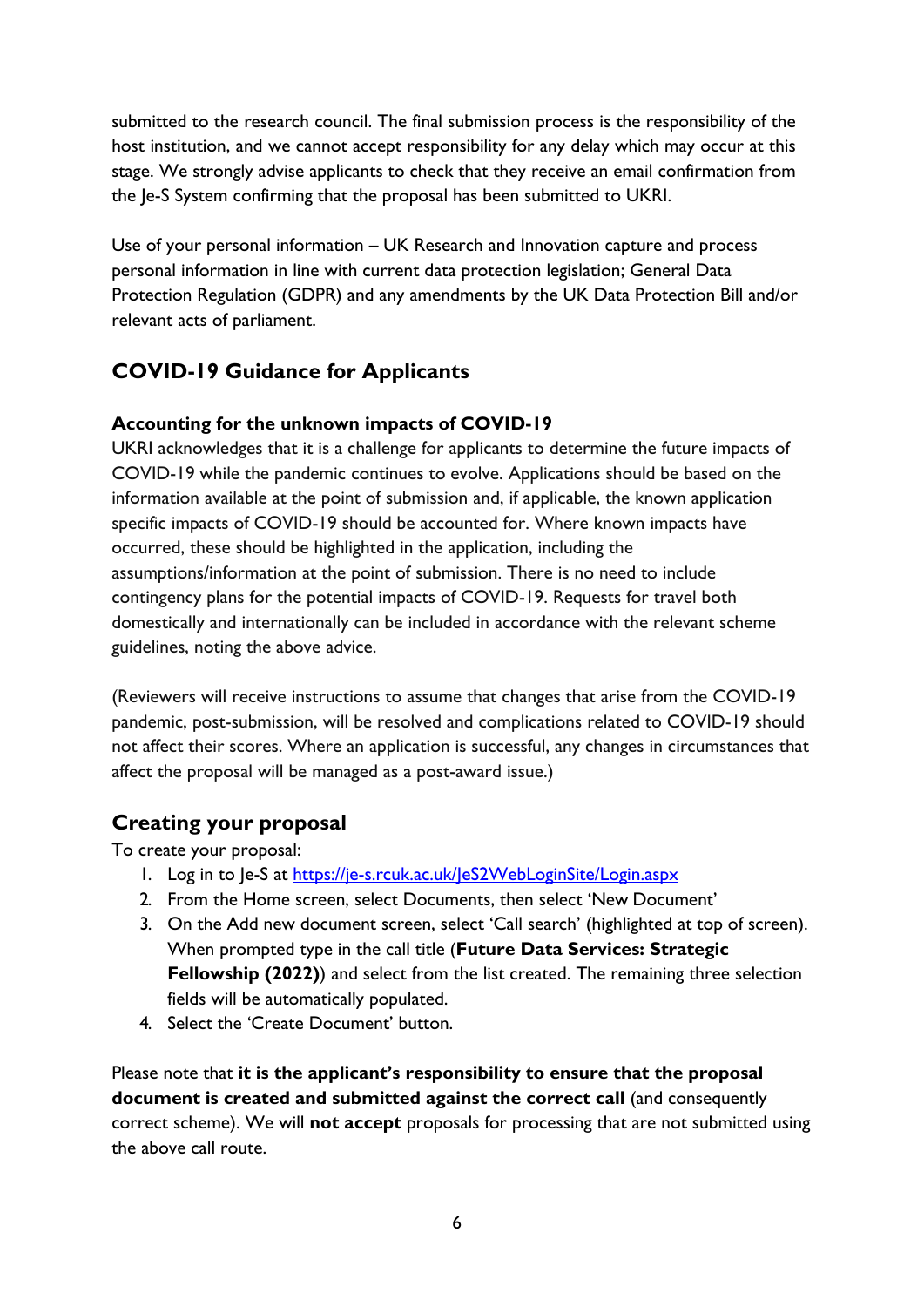## <span id="page-6-0"></span>**Completing your proposal**

The initial Je-S document instructions page will give you general guidance on the navigation layout, specifically icon descriptions.

The left-hand column 'Document Menu' lists all the sections associated with this call and clearly identifies which ones are mandatory (red cross, turning to green tick when completed).

The details below are not exhaustive step-by-step guidance, and we recommend that you refer to the Ie-S helptext for additional information.

Please note you may return to edit saved documents at any time.

#### <span id="page-6-1"></span>**Project details**

- Select organisation and department from drop-down lists (e.g., the research organisation where the fellowship will be held)
- 'Your Reference' should be supplied by your research organisation (consult your Research Office). If your administration office does not have a system for referencing grant proposals, a suitable reference of your own choice will be acceptable. Use 'Your reference' to help distinguish easily between proposals in users' Current Documents lists. The reference is intended to be a unique identifier for the proposal and is unrelated to the reference that the organisation would be asked to provide if a grant were awarded.
- Enter Project Title: 'Future Data Services: Strategic Fellowship (maximum limit of 150 characters)
- For Proposal Call, select **Future Data Services: Strategic Fellowship (2022)***.*  Please note that the option will only be available once the call is live (this may have already been pre-populated into the form).
- Your start date should not be before 01 May 2022. Your grant should be a proposed duration of no more than 24 months.
- Submission route It is recommended that once this initial section is completed and saved, check the submission path (via Document Actions tab) to see if the proposal has to be signed off by submitters and approvers, in which case please make sure they will be available to process the document on the day you intend to submit it to Council.

## <span id="page-6-2"></span>**Applicant**

The Strategic Fellow will be appointed on a part time basis (to a maximum of 0.4 FTE).

There should be a single applicant for each proposal, to whom correspondence will be addressed. Enter the name of the applicant and details of the applicant's research organisation and department.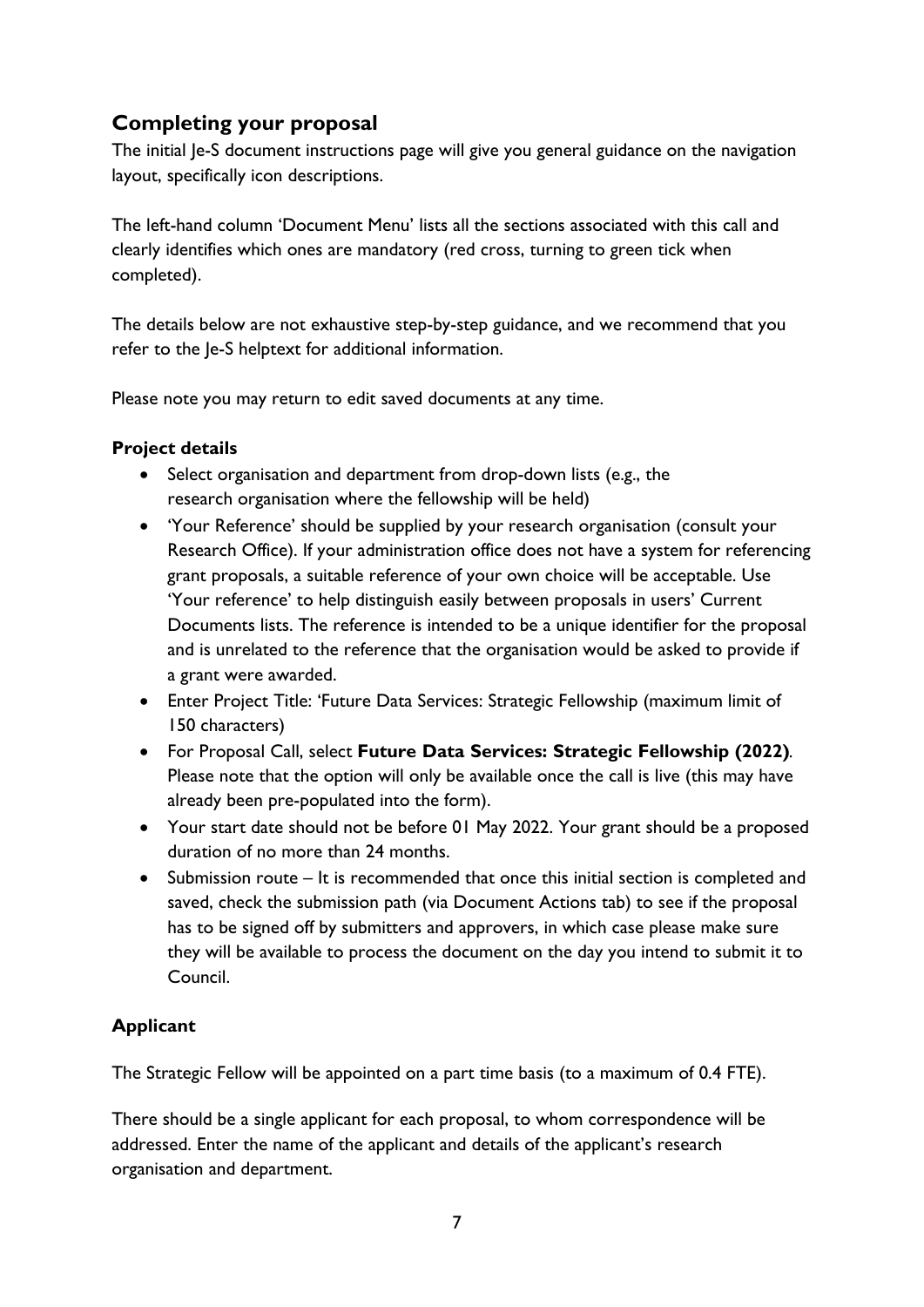On submission of the proposal the applicant does not necessarily have to be located at the organisation that will administer the grant, however the administering organisation will be required to submit the fellowship proposal. The applicant will take intellectual leadership of the project and manage the fellowship; this individual will be the contact person for ESRC correspondence. The named applicant is responsible for ensuring that successful proposals are undertaken and completed in the manner specified.

#### <span id="page-7-0"></span>**Objectives**

List the objectives of your fellowship. *(4,000 character limit)*

If this is not relevant to your application, please enter 'N/A'.

#### <span id="page-7-1"></span>**Summary**

Provide a plain English summary of the research you propose to carry out in a language that could be publicised to a general, non-academic audience. Please note that this section will be made available on the Gateway to Research database, therefore applicants should ensure confidential information is not included in this section *(4000 character limit)*

#### <span id="page-7-2"></span>**Staff duties**

Summarise the duties of the staff members that will be involved in your project, including the applicants. Ensure that it is clear why it is necessary for this person to perform this role at the resource level you have requested. *(2,000 character limit)*

#### <span id="page-7-3"></span>**Ethical information**

This section must be comprehensively addressed. *(4000 character limit)*

Applicants must ensure the proposed research will be carried out to a high ethical standard and must clearly state how any potential ethical and health and safety issues have been considered and will be addressed ensuring that all necessary ethical approval is in place before the project commences and all risks are minimised.

The **ESRC's Framework for Research Ethics** contains a full explanation of the ESRC's approach, with guidance for applicants.

#### <span id="page-7-4"></span>**Other support**

Enter details of any support sought or received from any other source for this or other research in the same field in the past three years. Complete all fields for support either received or pending a decision. The full economic costs (i.e., 100 per cent costs) of such support should be identified.

Please indicate if other support is not relevant to your submission.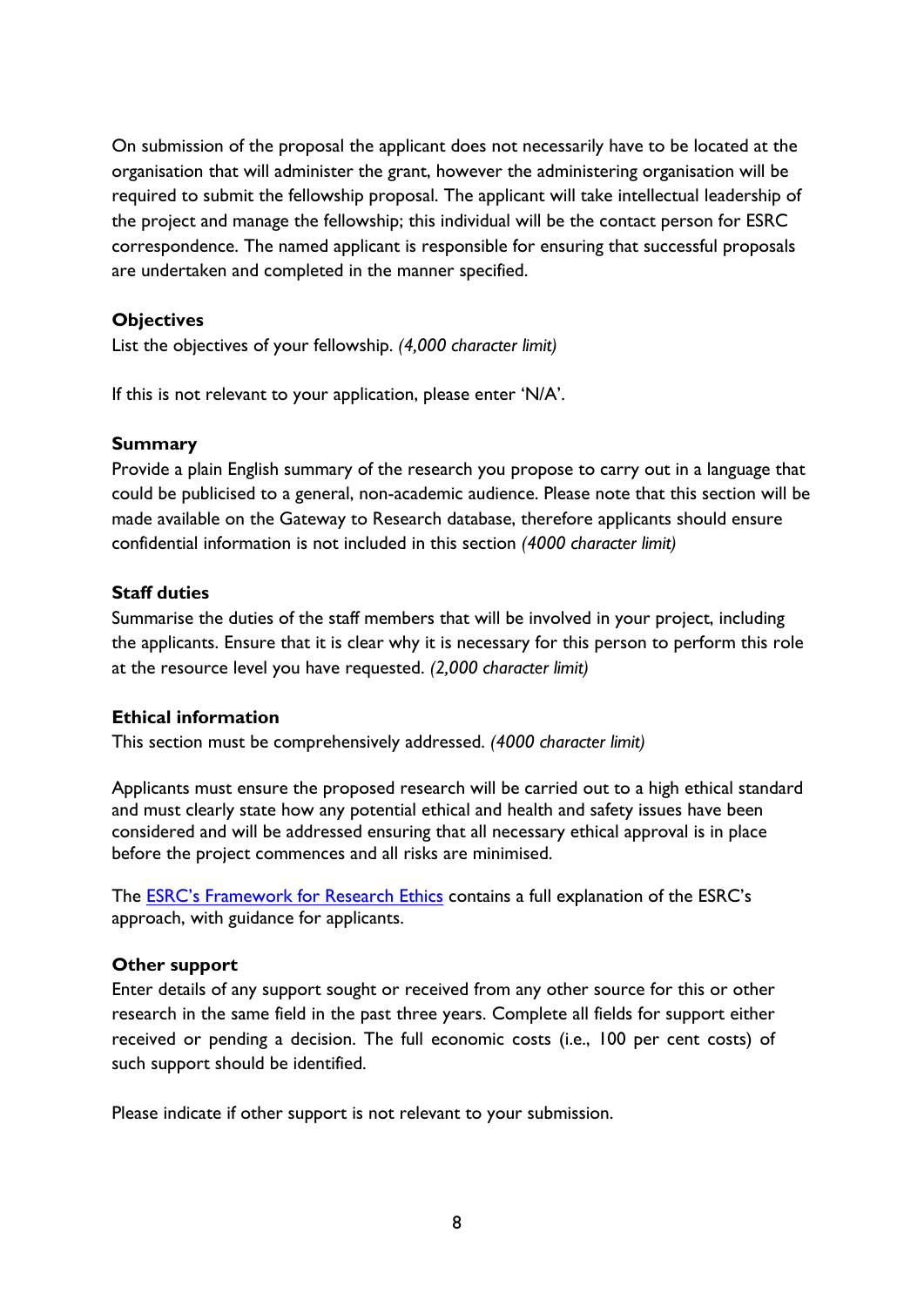### <span id="page-8-0"></span>**Staff**

If your project requires staff other than the Principal Investigators, their details should be entered here. 'Directly Allocated staff' are those who will be working directly on the project, but whose involvement on the grant can only be based on an estimate of the time the work will take (e.g., investigators). 'Directly Incurred staff' are those whose time on the project is actual, auditable and verifiable (e.g., researchers, research assistants or personal assistants).

The Future Data Services: Strategic Fellowship call **does not** allow the inclusion of visiting researchers.

The Future Data Services: Strategic Fellowship call **does not** allow the inclusion of non-UK based investigators and business, third sector or government body co-investigators.

The Future Data Services: Strategic Fellowship call **does not allow** for the inclusion of associated studentships.

#### <span id="page-8-1"></span>**Resources**

All resources requested must be fully justified in the 'Justification' attachment.

The Future Data Services: Strategic Fellowship call will provide up to 24 months of funding with an overall limit of £150,000 (100% fEC) per grant. If successful, ESRC will meet 80% (£120,000) of the full economic costs on proposals submitted and the host institution is expected to support the remaining 20%.

Of the total cost, a combined budget for administrative support and travel and subsistence can be included for up to a maximum of  $£5,000$  (value at  $100\%$  fEC – ESRC would meet 80% of this).

Please budget for a **minimum** of four trips to Swindon per year, travel restrictions permitting.

An explanation of the cost headings can be found in the Je-S helptext under the Costings heading within Standard Proposals: <https://je-s.rcuk.ac.uk/Handbook/pages/GuidanceonCompletingaStandardG/Costings.htm>

The following paragraphs provide guidance on how to enter different types of resource within the le-S proposal, and any supporting documentation that may be required. For more detailed guidance see the relevant Je-S helptext.

**T&S** – the funding available for this grant includes a £5,000 budget for administrative support and travel and subsistence. Please note this budget is valued at 100% fEC, so ESRC would meet 80% of this.

Please budget for a **minimum** of four trips to Swindon, travel restrictions permitting.

Add each item of travel and subsistence required for your project. This includes travel for both research activities and for those contributing to knowledge exchange and the delivery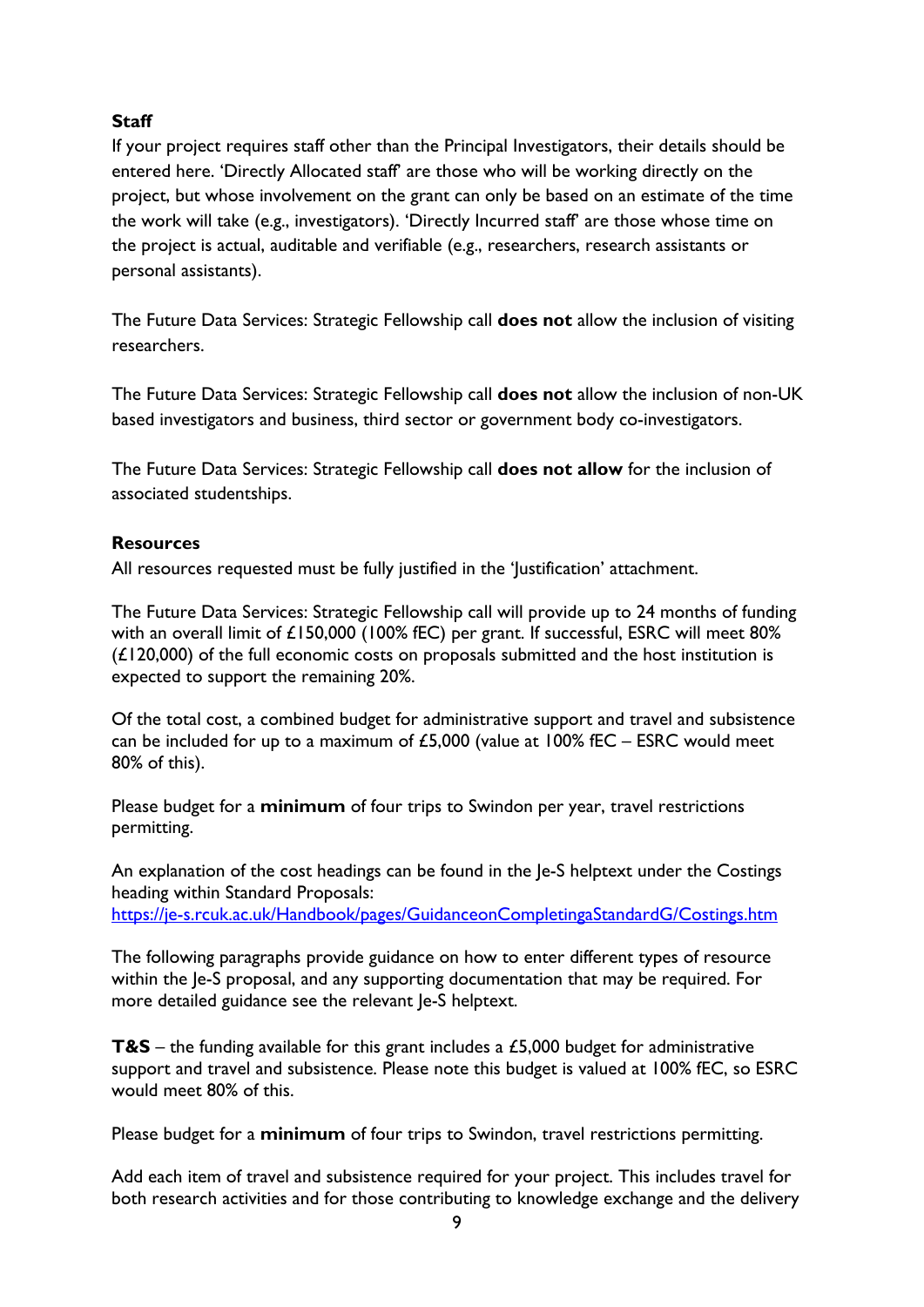of impact activities. You should indicate the calculations upon which this figure is based in the 'Destination and Purpose' box. Please note that prior to travel overseas the grant holder must check with the Finance Office at the hosting Research Organisation to ensure that travel is permissible, and not against the advice of the Foreign and Commonwealth Office [\(www.fco.gov.uk\)](http://www.fco.gov.uk/).

**Equipment** – The Future Data Services: Strategic Fellowship call does not allow the inclusion of equipment costs.

**Social surveys** – The Future Data Services: Strategic Fellowship call does not allow the inclusion of social survey costs.

**Other directly incurred costs** – including justified project specific consumables, consultancy fees, equipment costing less than £10,000, recruitment and advertising costs.

**Other directly allocated costs** – the funding available for this grant includes a £5,000 budget (valued at 100% fEC) for administrative support and travel and subsistence. This can include support staff salaries, a share of the costs of departmental support staff and the costs of access to major research facilities.

#### <span id="page-9-0"></span>**Estates and indirect costs**

Your Research Office will be able to assist with this section. Estate and indirect costs are specific to each research organisation, and do not require justification in your case for support.

Research organisations that have implemented the TRAC costing methodology and have passed the Quality Assurance process should apply their own estate and indirect costs. Non-research organisations that are not required to implement TRAC must have a robust costing methodology in place that has been validated in order to apply their own estates and indirect cost rates. The standard default rates should be used where research organisations have not yet developed their own rates.

Where an individual will be working away from the Research Organisation on long-term secondment for a period in excess of six months during the project, estates costs should not be charged for the period of secondment. No reduction should be made for shorter term absence.

#### <span id="page-9-1"></span>**User involvement**

'Users' are individuals, groups or organisations who have an interest in or may benefit from the research. Users may be from the public sector, commercial private sector, civil society or the wider public in general. Engaging users in your research from its conception and development and throughout the research lifecycle is likely to increase the impacts achieved. Applicants should expand upon how the proposed work will be managed to engage users and beneficiaries in the Case for Support attachment. If 'Users' have been/will be engaged with your research project, please specify the nature of their engagement by selecting from the drop-down list: • Design • Execution • Dissemination • Training There is also an option to record a 'not applicable' selection. It is a mandatory requirement that at least one option is selected.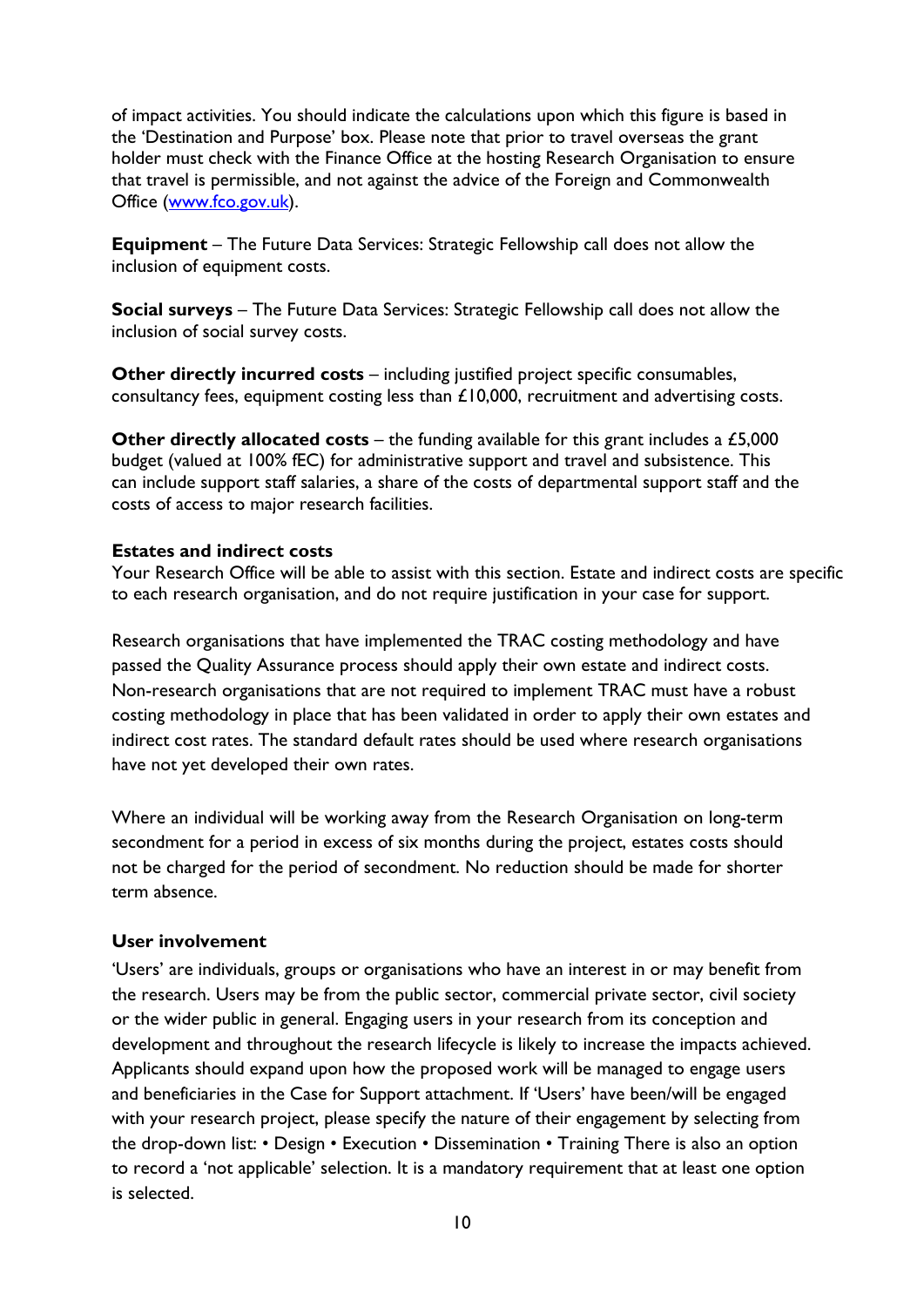## <span id="page-10-0"></span>**Attachments**

It is important that applicants **only submit the supporting attachments specified in this document**. We reserve the right to reject applications that do not include the required attachments or include attachments not specified in this guidance. Attachments should be uploaded in PDF (rather than Word) format, to reduce document corruption issues. Attachments should be in font size 11 with 2 cm margins.

The following are mandatory Je-S attachments for this call:

- Case for Support
- Justification of Resources
- CV, including one-page publication summary list
- Head of Department statement

List of Publications, Proposal Cover Letters/Letters of Support and Technical Appendices are optional and should be included where necessary.

\*Please note guidance against these specific attachment types below, as to when submission is considered mandatory/appropriate.

**Important note:** If you are unclear about whether you can include a specific attachment please contact [fds.df.fellowships@esrc.ukri.org](mailto:fds.df.fellowships@esrc.ukri.org) for advice as unrequested attachments can hinder the processing of your application. ESRC reserves the right to return or reject applications that include attachments not permitted on this call.

### **Mandatory attachments**

### <span id="page-10-1"></span>**Case for Support - (maximum of four sides of A4)**

This is the body of your fellowship proposal. It must not exceed four sides and must include the following sections:

### • **Skills and experience**

Provide details of the relevant knowledge, skills and experience of the applicant and how these are relevant to the requirements for the Future Data Services Strategic Advisor Fellowship.

### • **Proposed approach**

Outline how the applicant will utilise their role as Future Data Services Strategic Advisor to help to deliver the various aspects of the role including undertaking the core activities required. Include details of how they plan to work with the ESRC Office in the first months of the award to agree a timetable for activities and outputs to be delivered throughout the grant.

### • **Conflict**

To avoid a conflict of interest, the Fellow should not be already be a Principal Investigator or Co-Investigator on an existing UKRI data services infrastructure investment (see the recently published [DARE-UK Landscape Review](https://eur01.safelinks.protection.outlook.com/?url=https%3A%2F%2Fdareuk.org.uk%2Fwp-content%2Fuploads%2F2021%2F11%2FDARE_UK_Data_Research_Infrastructure_Landscape_Review_Oct_2021.pdf&data=04%7C01%7CHannah.Sharp%40esrc.ukri.org%7C27110da2d6e14c3dc3e308d9db3fc31d%7C2dcfd016f9df488cb16b68345b59afb7%7C0%7C0%7C637781889157625764%7CUnknown%7CTWFpbGZsb3d8eyJWIjoiMC4wLjAwMDAiLCJQIjoiV2luMzIiLCJBTiI6Ik1haWwiLCJXVCI6Mn0%3D%7C3000&sdata=UeE9U4RsjrNlQ%2FFWmgN%2F0V02PunAdgWaMA4xsI46jJA%3D&reserved=0) for examples).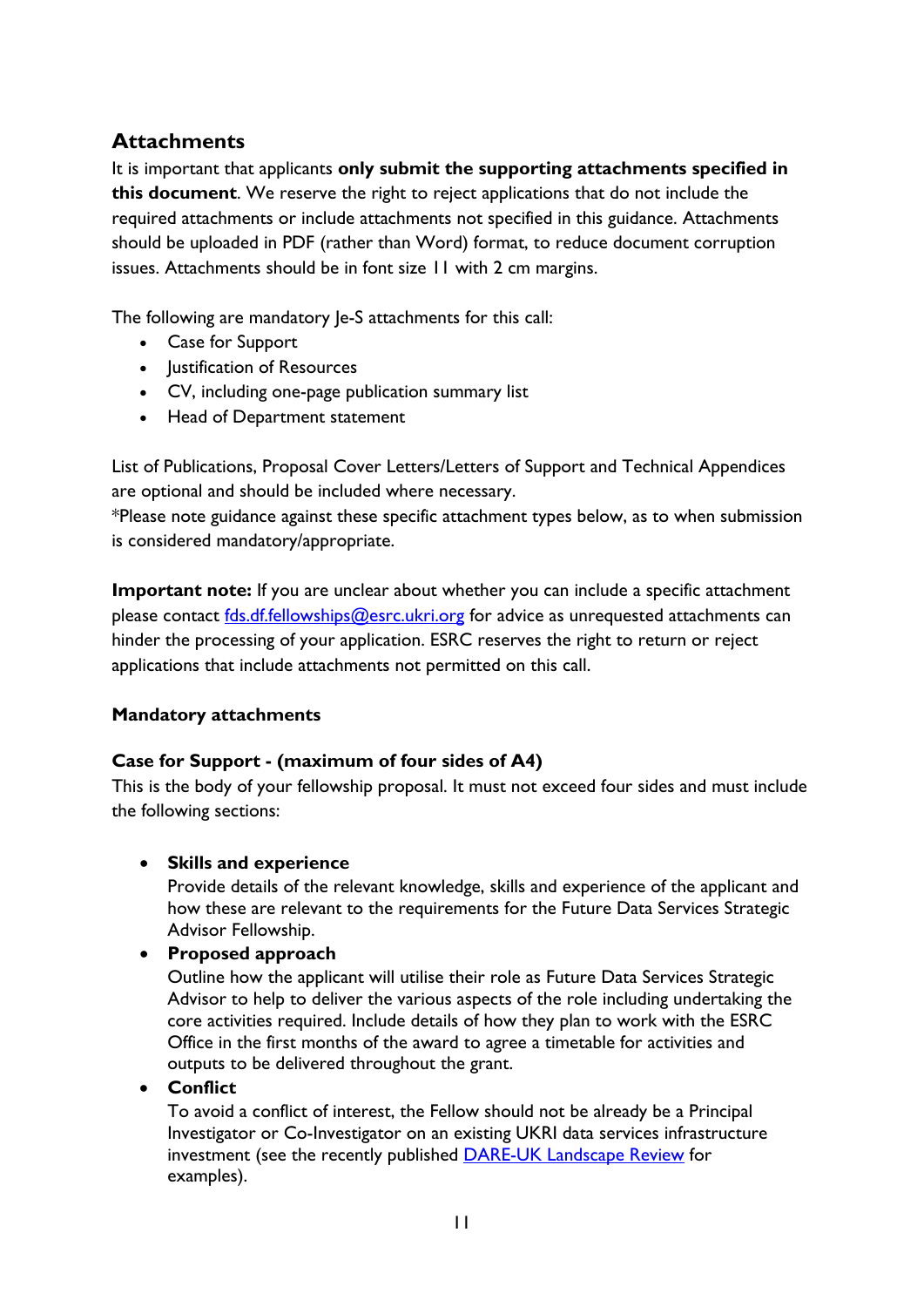#### • **Working with the FDS Senior Strategic Fellow**

The role holder will be expected to work closely with the Future Data Services Senior Strategic Fellow. Please indicate if you are applying alongside an applicant for the Senior Strategic Fellow role and how you would work with them. Alternatively, if you are submitting a standalone proposal, indicate how you will work with the successful applicant for the Senior Strategic Fellow role.

• **Host institution contribution** Provide confirmation of the host institution 20% contribution to the proposed Fellowship along with any additional support provided

Proposals containing a Case for Support exceeding 4 sides of A4 or not adhering to the specified format will not be considered.

The bibliography for references cited in the proposal, including the Case for Support, must be attached under the 'list of publications' document. A list of the most relevant and recent publications of applicants should be included in the applicant CVs.

The case for support should be a self-contained description of the proposed work with relevant background and references and should not depend on additional information such as the inclusion of external links. Peer reviewers are advised to base their assessment on the information contained within the application and are under no obligation to access such links (so they should not be used to provide critical information).

#### <span id="page-11-0"></span>**Justification of Resources (maximum of two sides of A4)**

A two-side A4 statement justifying that the resources requested are appropriate to undertake the research project.

The justification of resources should explain why the resources requested are appropriate for the research proposed, taking into account the nature and complexity of the research proposal. It should not be simply a list of the resources required, as this is already given in the Je-S form. Where you do not provide explanation for an item that requires justification, it will be cut from any grant awarded.

Please refer to the joint Research Council Je-S helptext: [https://jes.rcuk.ac.uk/Handbook/Index.htm f](https://jes.rcuk.ac.uk/Handbook/Index.htm)or further guidance.

### <span id="page-11-1"></span>**CV (maximum of two sides of A4 per named staff)**

A CV for the Principal Investigator, named research assistants and personal assistants must be included. This should include contact details, qualifications (including class and subject), academic and professional posts held since graduation, a list of the most relevant and recent publications, and a record of research funded by the ESRC and other bodies. This should not exceed two A4 sides.

#### <span id="page-11-2"></span>**Head of Department Statement (maximum of two sides of A4)**

The head of department at the host research organisation must complete a statement in support of the proposal. This statement must be on headed paper, signed and dated within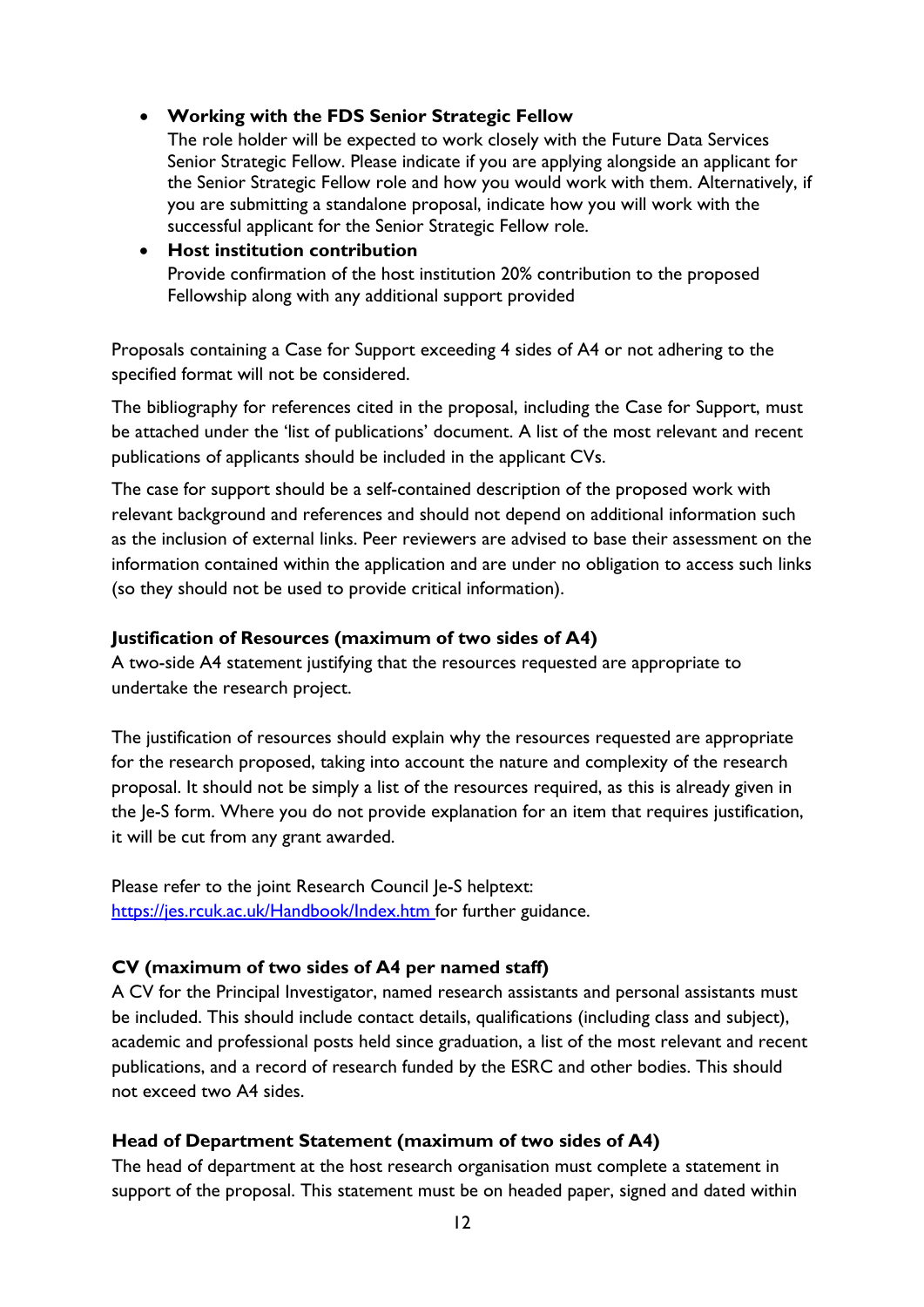the last six months. The statement should:

- if the applicant is not currently hosted at the RO, confirm that the applicant would be accepted into the department for the purpose of undertaking the proposed programme of work.
- <span id="page-12-0"></span>• explain how the proposed programme of work would fit in with the department's wider research programme.

#### **Optional attachments**

#### **List of publications**

You must include a list of publications if you have cited publications in your Case for Support. There is no need to include this attachment if you have not cited publications in your Case for Support. Please note publications not cited in the proposal should not be added here. A list of the most relevant and recent publications should be included in the applicant CV.

## <span id="page-12-1"></span>**Proposal cover letter/letter of support (maximum of one side of A4 per document)**

Proposal cover letter attachment type can be used to upload a declaration of interest [https://webarchive.nationalarchives.gov.uk/ukgwa/20200929010642/https:/www.ukri.org/files](https://webarchive.nationalarchives.gov.uk/ukgwa/20200929010642/https:/www.ukri.org/files/legacy/documents/declarationofinterests-applicants-pdf/) [/legacy/documents/declarationofinterests-applicants-pdf/](https://webarchive.nationalarchives.gov.uk/ukgwa/20200929010642/https:/www.ukri.org/files/legacy/documents/declarationofinterests-applicants-pdf/) any private, personal or commercial interests relating to an application for funding to the ESRC must be declared.

Exceptionally letters of support can be submitted as part of a proposal; provided they are essential to the successful conduct of the research (eg confirming access to datasets, or confirming access to or use of the facilities provided by named organisations). Letters of support can be accepted by email and must be signed and dated within six months of the proposal submission date. General letters of support that are not essential for the successful conduct of the research or do not confirm any specific contribution to the project should not be included.

### **Technical Appendix (maximum of six sides of A4 in total)**

Technical and some limited non-technical information specific to the project may also be submitted as a separate attachment under 'other' attachment. Technical information includes: glossaries of technical terms, charts, diagrams and tables which help to clarify key points within the proposal, statistical formulae, and supporting material on methodological techniques (e.g., sampling methods, survey design). Non-technical information that may be included in other attachments includes bibliographic details, summary approaches to any ethical issues and letters of support that are essential to the successful conduct of the research (e.g., access to datasets, or organisations). Copies of articles, working papers or general letters of support should not be included.

Such attachments must not exceed six A4 sides in total.